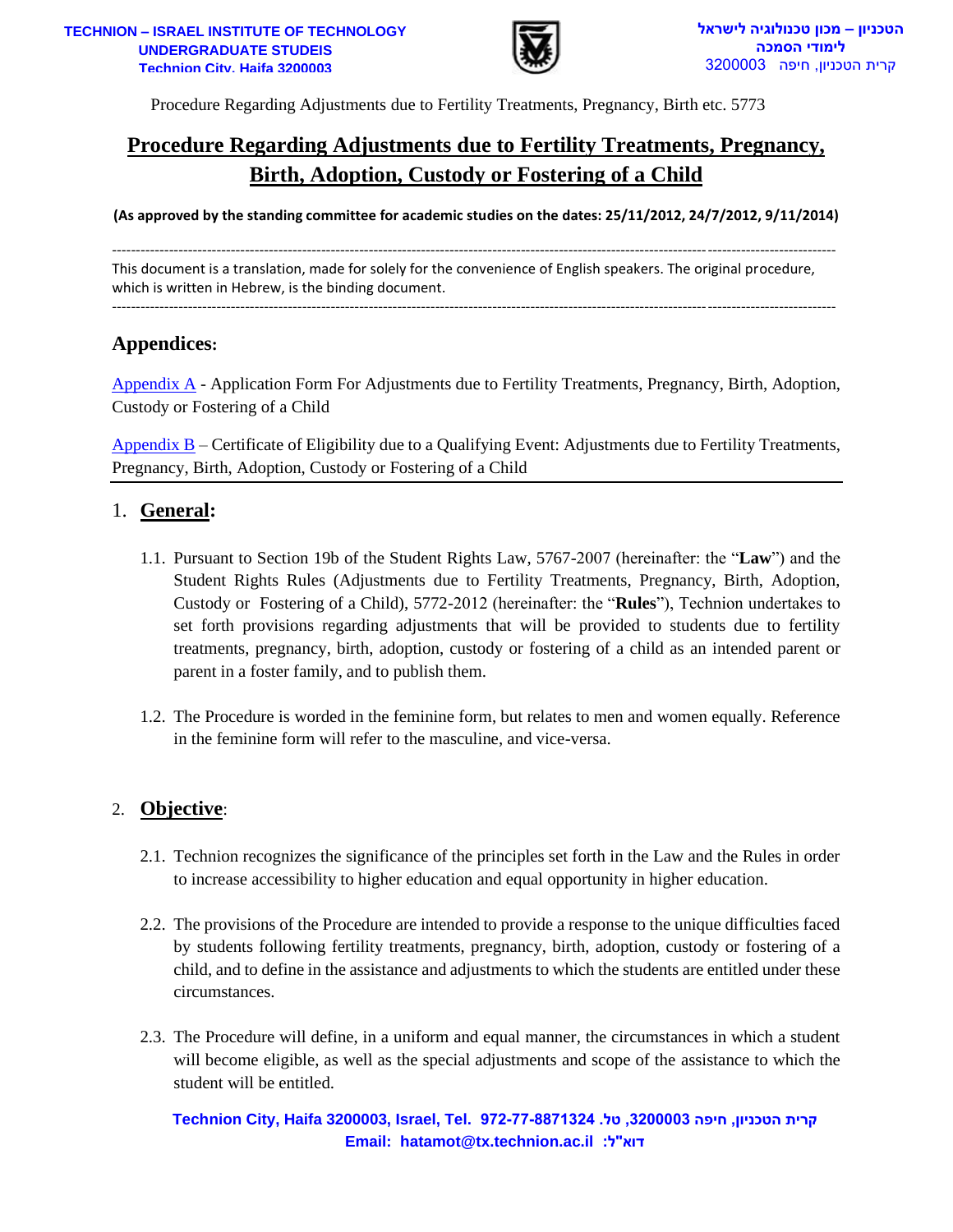

2.4. The adjustments proposed in these Procedures take into account the primary obligation of Technion to ensure that all of graduates are trained based on the high standards determined by the Institute's authorities.

#### 3. **Definitions**:

#### **For the purpose of this Procedure:**

- 3.1. "**The Technion**": The Technion Israel Institute of Technology;
- 3.2. The "**Law**": The Student Rights Law, 5767-2007;
- **Email: hatamot@tx.technion.ac.il :ל"דוא**  3.3. The "**Rules**": The Student Rights Rules (Adjustments due to Fertility Treatments, Pregnancy, Birth, Adoption, Custody or Fostering of a Child), 5772-2012, as set forth by the Council for Higher Education and their updates which were posted in CHE decisions of 10.6.2014 and 6.3.2018.
- 3.4. "**Absence due to a Qualifying Event**": Absence for **a period of at least 21 days**(calendar) during a semester, due to one of the events listed below, provided that written approval is provided, when signed by a professional entity – medical and/or social, to the satisfaction of the Adjustments Coordinator:
	- 3.4.1. Absence due to Bed Rest.
	- 3.4.2. Absence during the time shortly after birth (hereinafter: "**Post Birth Leave**"), adoption or fostering a child as a guardian parent or parent in a foster family.
	- 3.4.3. Absence in order to travel to a foreign country for an international adoption, as defined in Section 28a of the Child Adoption Law, 5741-1981.
	- 3.4.4. Absence in order to receive fertility treatments.
- 3.5. "**Prerequisite**": Participation in a course, exam or task that constitutes a condition for participation in another course, exam or task, or acceptance to an advanced year of study.
- 3.6. "**Task**": An exercise, paper, seminar work, project or report.
- 3.7. "**Lesson**": A frontal lecture, including a recitation. To dispel any doubt, practical training, including frontal lessons performed in the framework of practical training, is not considered to be a lesson.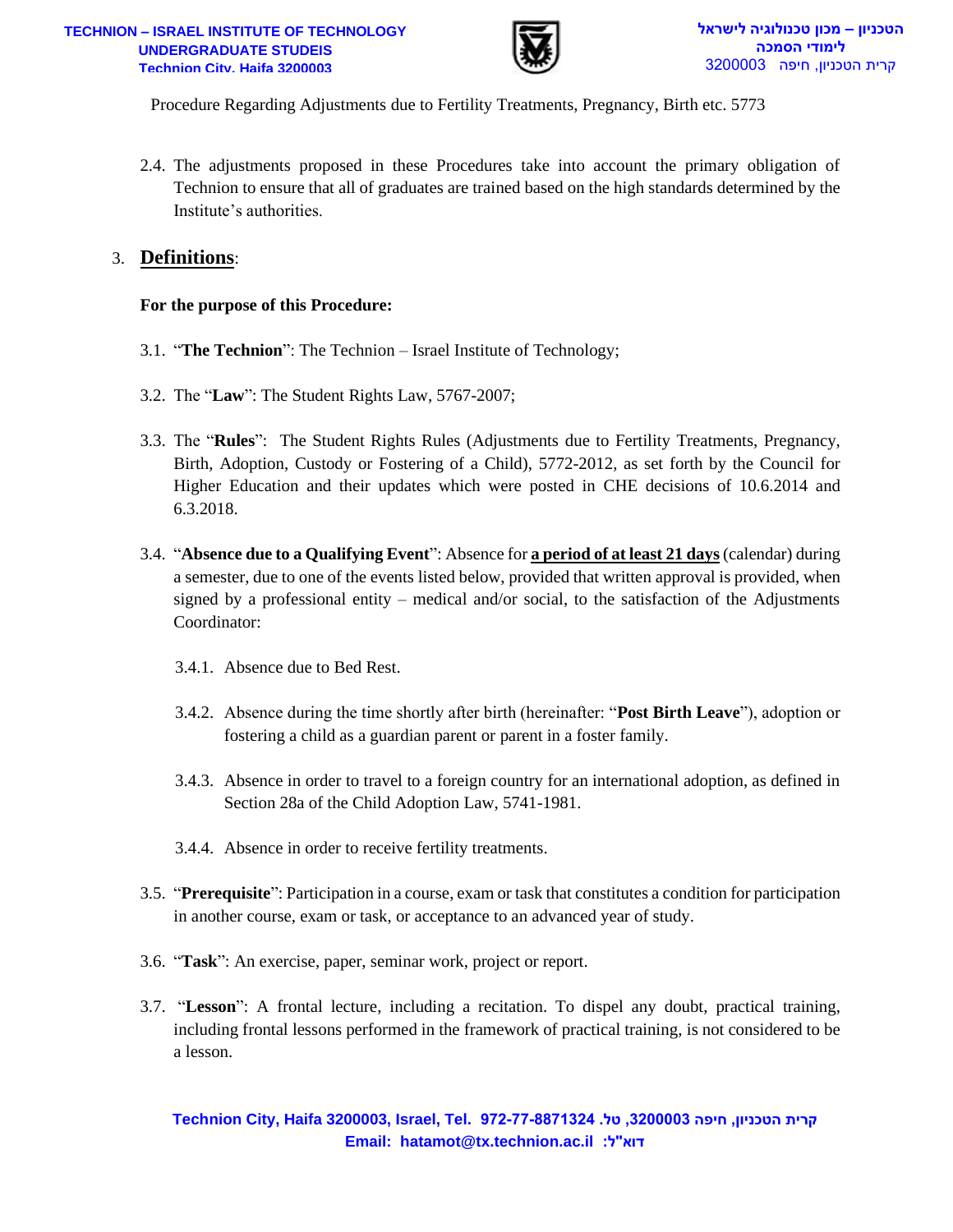

- 3.8. "**Practical Training**": Training that is not a frontal lesson, including training performed in the framework of laboratories, workshops, seminars, trips, guidance and clinical instruction, and the like.
- 3.9. "**Student**": A student studying at Technion in the framework of undergraduate studies, the Graduate School, the Department of Continuing Education and External Studies, the Pre-University Education Center or in any other educational framework run by Technion.
- 3.10. "**Graduate Students**": Students studying towards a graduate degree master and/or PhDs.
- 3.11. "**Certificate of Eligibility**": A certificate issued by the Adjustments Coordinator regarding the student's eligibility for adjustments, including Adjustments due to a Qualifying Event, as well as adjustments as stated in Sections 6.5.2, 6.5.3, 6.5.4, 6.8.1, 6.10.1, 6.10.2, 7.1.2 below.
- 3.12. "**Study Period**": The allotted study period for the degree including any shortening/extensions that were lawfully granted.
- 3.13. "**Period of Eligibility for Scholarship":** The number of months of scholarship to which the student is entitled.
- 3.14. "**Customary Technion Exam Dates**": Customary dates for exams at the Technion are "Date A" and "Date B" in the current semester or in the subsequent semester.

# **4. Adjustments Coordinator**

- **EXERENT PRODUCED**<br> **EMBED**<br> **EMALL TRONG THE CONSULTS (CONSULTS)**<br> **EMALL TRONG THE CONSULTS (CONSULTS)**<br> **EMALL TRONG THE CONSULTS (CONSULTS)**<br> **EXERCUTED**<br> **EXERCUTED**<br> **EXERCUTED**<br> **EXERCUTED**<br> **EXERCUTED**<br> **EXERCUTED** 4.1. Preference will be given to a woman in an appointment for this position. The name of the Adjustments Coordinator and the methods for contacting her will be published in the annual prospective students' handbook (undergraduate studies/the graduate school) and on the Technion's website.
- 4.2. The roles of the Adjustments Coordinator will be as follows:
	- 4.2.1. To coordinate handling all matters relating to this Procedure and its implementation.
	- 4.2.2. To accept application forms from students to confirm eligibility for adjustments and their approval.
	- 4.2.3. To issue a certificate of approval regarding the eligibility of students to adjustments. The approval will list the period of absence due to the Qualifying Event and the adjustments to which the student will be entitled.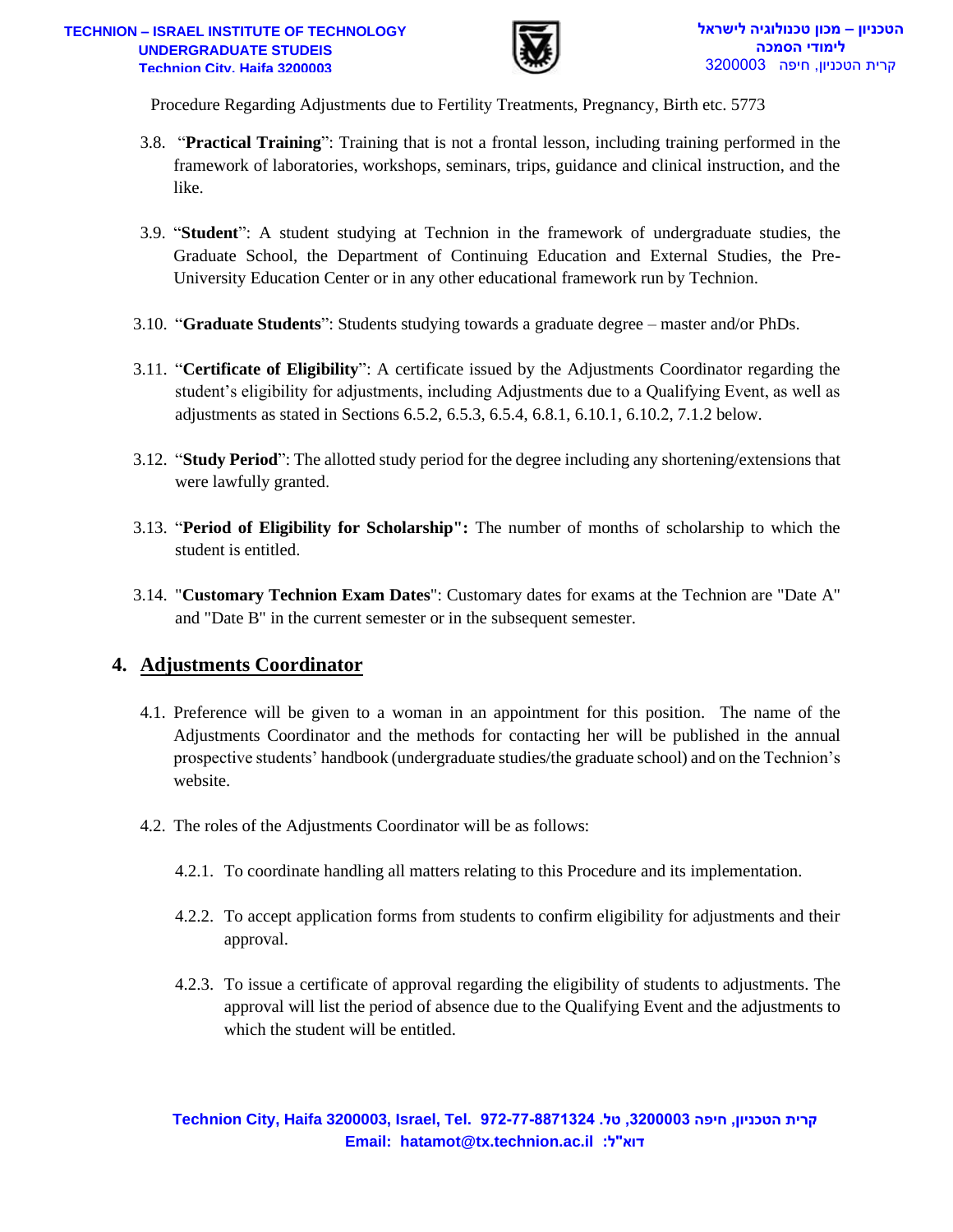

- 4.2.4. To publish information relevant to students in coordination with the Dean of Undergraduate Studies and the Dean of the Graduate School. Publication as stated will take place, to the extent possible, after consultation with representatives of the Student Union.
- 4.2.5. To guide and counsel inquiring students.
- 4.2.6. To refer eligible (for adjustments) undergraduate and graduate students respectively to the Office of Undergraduate Studies or to the Graduate School, for realization of the required academic adjustments.
- 4.2.7. To work with other Technion officials, to the extent required, in order to arrange additional benefits and/or adjustments to which the student is entitled.
- 4.2.8. To handle complaints of students regarding realization of the adjustments and/or any other matter relating to the matters set forth in this Procedure.
- **EXERECTS 2000029**<br> **EMBED**<br> **EMBED**<br> **EMBED**<br> **EMBED**<br> **EMBED**<br> **EMBED**<br> **EMBED**<br> **EMBED**<br> **EMBED**<br> **EMBED**<br> **EMBED**<br> **EMBED**<br> **EMBED**<br> **EMBED**<br> **EMBED**<br> **EMBED**<br> **EMBED**<br> **EMBED**<br> **EMBED**<br> **EMBED**<br> **EMBED**<br> **EXECTS**<br> **EX** 4.2.9. To monitor the execution of the instructions of this Procedure and report to the senior executive vice president or a person appointed by him, with a frequency that is no less than once per year, on the handling of matters which are the subject of this Procedure. To dispel any doubt, let it be clear that the report to the senior executive vice president will be statistical and will not relate to the personal affairs of any given student. A statistical summary will be sent by the senior executive vice president to the Student Union.
- 4.2.10.To initiate changes, amendments and additions to the Procedure, as she sees fit.
- 4.3. The Adjustments Coordinator shall maintain the confidentiality of the medical/personal documents transferred to her and shall not transfer them or details therefrom to anybody, unless it is essential to do so for the fulfillment of her position.

#### 5. **Submission of an Application, its Approval and Use of the Approval:**

- 5.1. A student who was absent due to a Qualifying Event (more than 21 cumulative days during the semester), shall be entitled to contact the Adjustments Coordinator and to request approval Certificate of Eligibility. The application will be submitted through the application form attached as  $\Delta$ ppendix  $\Delta$  to this Procedure and which constitutes an integral part hereof, signed by the student.
- 5.2. The application shall note the period of absence in relation to which the Certificate of Eligibility is requested. Appropriate references are to be attached to the application. These should confirm that the student was absent from her studies due to one of the reasons detailed in Section 3.4 above, including medical certificates, statements of opinion and/or certificates from social services and the like.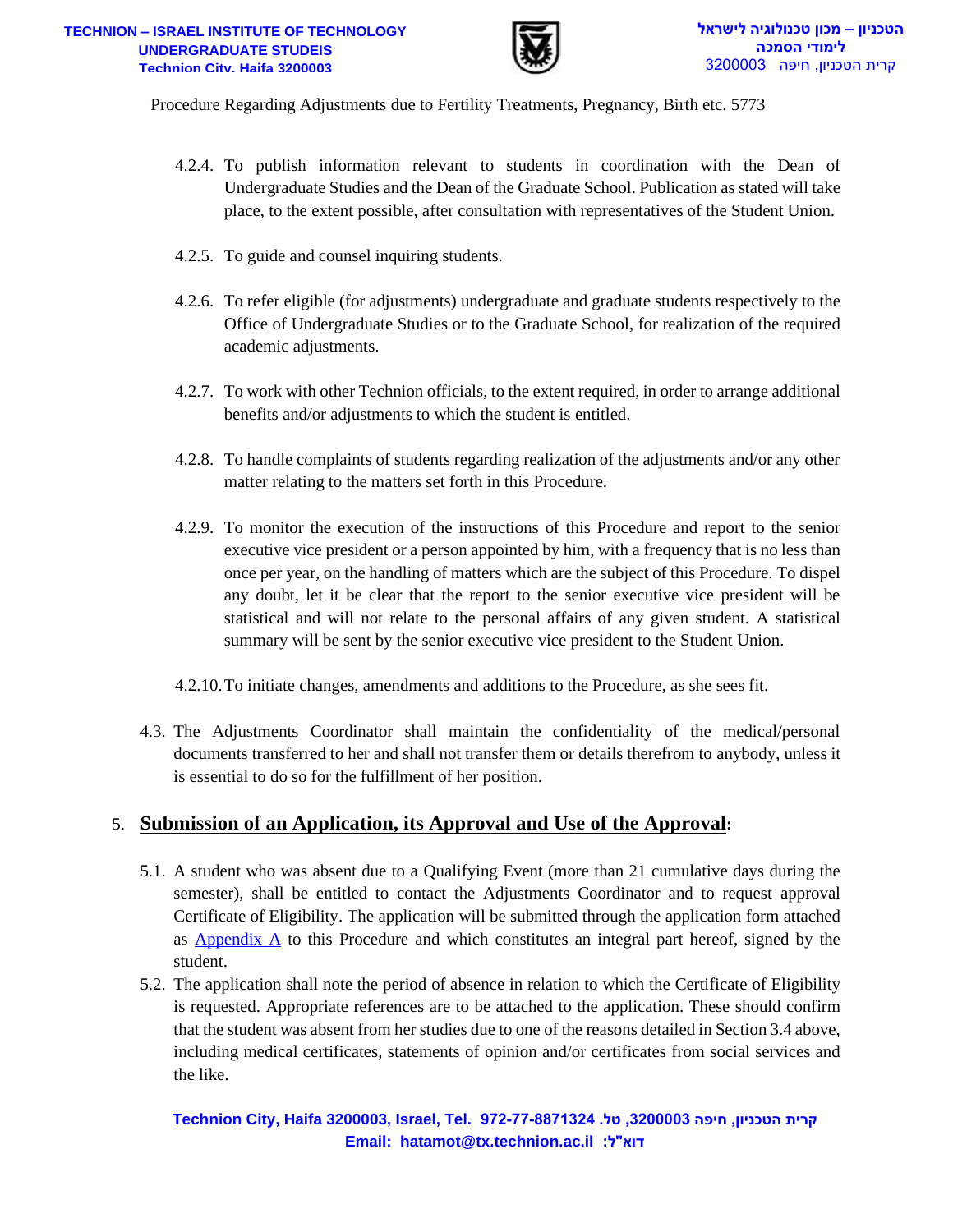

- 5.3. The Adjustments Coordinator, at her discretion, may request from the student additional provision of details, documents or any other item that she requires in order to make a decision regarding the student's application. The Adjustments Coordinator may consult with the Technion's doctor, if she deems it necessary.
- 5.4. The student's application will be addressed by the Adjustments Coordinator within a reasonable time and in any event no later than within 10 business days from the date when all necessary information has been submitted.
- 5.5. A student whose application was approved shall receive Certificate of Eligibility from the Adjustments Coordinator. This certificate will not detail the reason for which the student was absent. The certificate shall be in the form attached i[n Appendix B](#page-13-0) of this Procedure or in a similar form at the discretion of the Adjustments Coordinator.
- **EXERCTS 2008**<br> **EMBED**<br> **EMBED**<br> **EMBED**<br> **EMBED**<br> **EMBED**<br> **EMBED**<br> **EMBED**<br> **EMBED**<br> **ENDED**<br> **ENDED**<br> **ENDED**<br> **ENDED**<br> **ENDED**<br> **ENDED**<br> **ENDED**<br> **ENDED**<br> **ENDED**<br> **ENDED**<br> **ENDED**<br> **ENDED**<br> **ENDED**<br> **ENDED**<br> **ENDED**<br> 5.6. The student shall present the Certificate of Eligibility to the Office of Undergraduate Studies, the Graduate Studies School and/or any other relevant entity or official in order to receive the required adjustments. These entities will not request any reference, medical or otherwise, as proof of the eligibility. If the eligibility of the student for a certain adjustment and/or the scope of the eligibility are not clear, the professional entity will contact the Adjustments Coordinator.
- 5.7. A student who returns to her studies after the absence period due to the Qualifying Event must report her return to her studies to the Adjustments Coordinator and to the Office of Undergraduate Studies/Academic Unit's Secretary of Graduate Studies (in accordance with the type of her studies).

## 6. **Adjustments for the Student:**

#### 6.1. **Absences from lessons:**

- 6.1.1. A student is entitled to be absent due to a Qualifying Event from up to 30% of the lessons in a course which has a mandatory attendance requirement.
- 6.1.2. Despite the above statements, the allowed post birth absence period will be equal either to six weeks or to 30% of the lessons in a course which has a mandatory attendance requirement - – whichever is larger (the standing committee for academic studies – November  $9<sup>th</sup> 2014$ ).
- 6.1.3. In addition, a student after having given birth or having adopted a child is entitled to be absent for an additional period of time of 10% of a course which has a mandatory attendance requirement, to care for the child in his/her first year.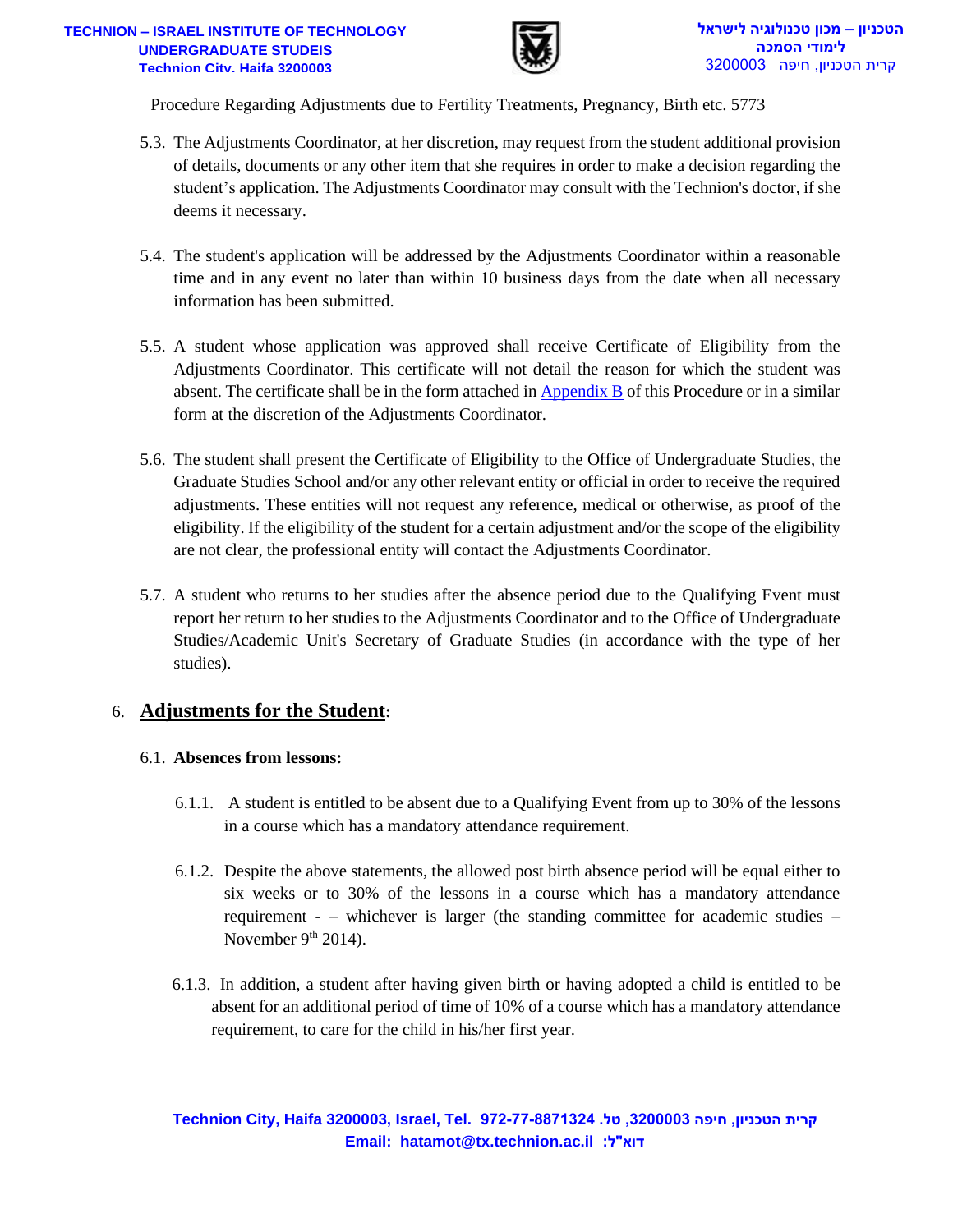

- 6.1.4. The above approved levels of absence shall overlap with the level of absence approved for other reasons, so that all of the approved absences, for any reason, shall not exceed the following:
	- A. In case of a Qualifying Event: 30%.of the lessons.
	- B. In case of a student after having given birth: 30% of the lessons or a period of six weeks – whichever is higher, and in addition – 10% of the lessons
	- C. In case of a student after having adopted a child: 30%.of the lessons, and in addition 10% of the lessons.

#### 6.2. **Deferral of studies and retaking a course:**

6.2.1. A student who was absent due to a Qualifying Event shall be entitled to defer studies in the course to which she was registered in that semester and to return to study it, without additional payment, in a later semester in which the course is taught, provided that she was not tested in that course.

#### 6.3. **Tasks:**

6.3.1. A student who was absent due to a Qualifying Event on the date that was set for the submission of a task or close thereto, may submit the task or an alternative task, in accordance with the decision of the Lecturer, after her return to her studies. The date for the submission of the task or the alternative task shall be within seven weeks from the date of her return.

#### 6.4. **Practical training:**

- 6.4.1. A student who was absent from practical training due to a Qualifying Event, as defined in Section 3.4 above, may make up for her absence on a later date, in coordination with the responsible lecturer, pursuant to the provisions below.
- 6.4.2. To the extent possible, the student will complete that which was missed within the same semester in equivalent practical training (i.e. with identical study content held for another group of students or on other dates).
- **EXERENT THE SET THE SET THE SET THE SET THE SET THE SET THE SET THE SET THE SET THE SET AND SUGRAPH (SET AT ALT AND THE SET AND THE SET AND THE SET AND THE SET AND THE SET AND THE SET AND THE SET AND THE SET AND SURFACT T** 6.4.3. In the event that there is no available equivalent practical training or there is none at all, the responsible lecturer will examine, in coordination with the coordinator of undergraduate / graduate studies at the academic unit, whether there is similar practical training (i.e. practical training with study content that is not identical but, in the opinion of the responsible lecturer, is sufficiently similar in order to meet the academic objectives of the training) and the student will complete the practical training within the same semester or at another date to be determined by the responsible lecturer.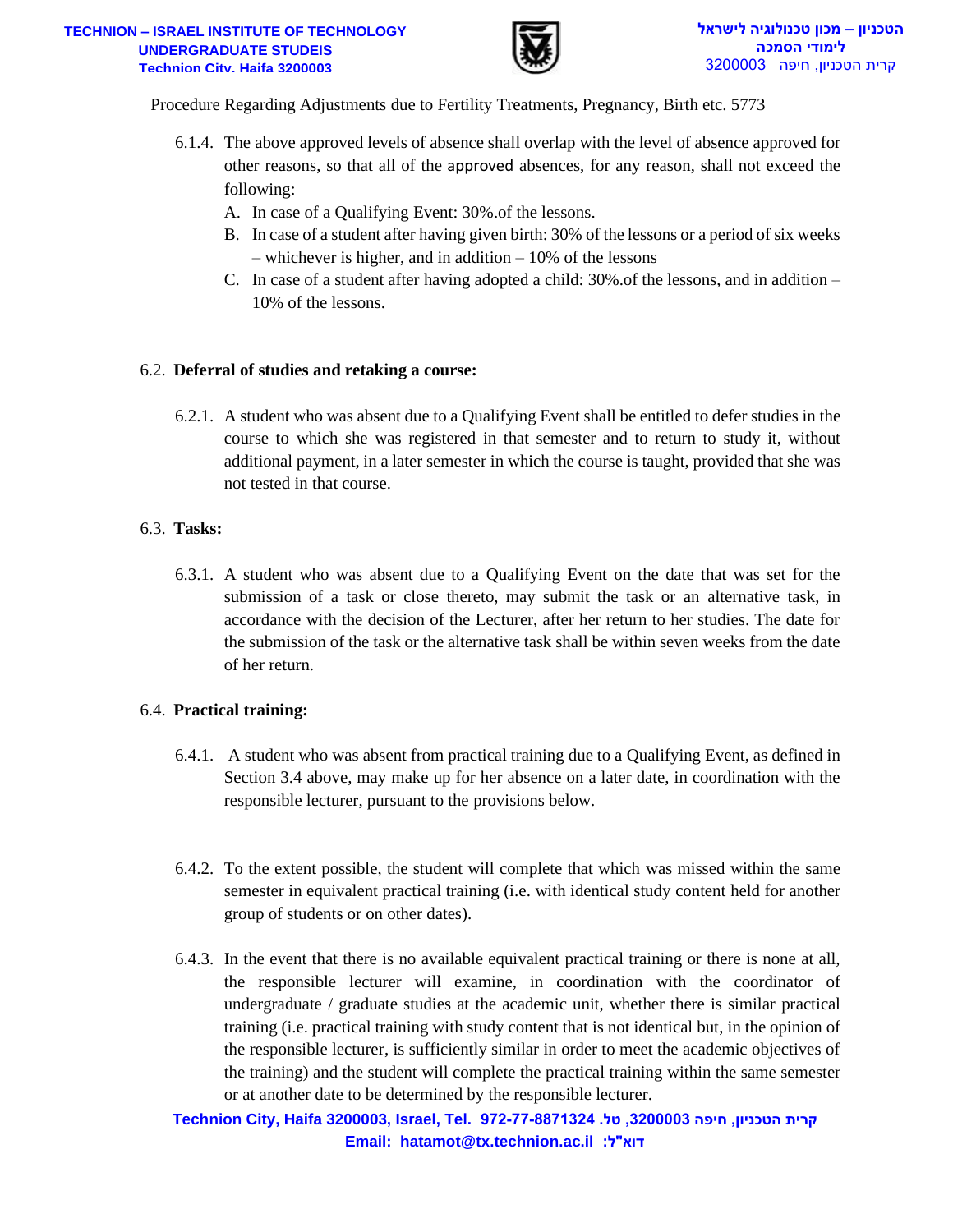

- 6.4.4. If there is no similar practical training, the Dean of Undergraduate Studies or the Dean of the Graduate School will consider the option of exempting the student from the practical training, after consultation with the head of the academic unit responsible for the student's track of study.
- 6.4.5. To dispel any doubt, it is clarified that in the event in which the circumstances set forth in Subsections 6.4.2, 6.4.3 or 6.4.4 are not met, the student will perform the practical training at the next possible opportunity.

#### 6.5. **Adjustments in an exam:**

- 6.5.1. A student who was absent from an exam due to a Qualifying Event is entitled to take the exam on a different date within the framework of the Customary Technion Exam Dates.
- 6.5.2.A student who was absent from an exam during the time period of up to 15 weeks after birth, adoption, custody or fostering of a child, is entitled to take the exam on a different date within the framework of the Customary Technion Exam Dates, or on another date to be approved by the Dean of Undergraduate Studies or the Dean of the Graduate School following a recommendation by the Adjustments Coordinator.
- 6.5.3. Notwithstanding the provisions of Section 6.7 of Appendix D of the Procedures and Regulations in Undergraduate Studies (regarding visiting the toilet during exams that are two hours or longer in duration), a pregnant student may use the toilet during an exam.  $(^1)$

Visiting the toilet will be under the proctor's approval and in accordance with the proctor's instructions (accompanied by a proctor, timed/spaced exits in the event that there are a number of students leaving the exam room, and the like).

**Email: hatamot@tx.technion.ac.il :ל"דוא –**  6.5.4.A pregnant student is entitled to additional time during an exam in the amount of 25% of the duration of the exam time.  $(1)$  This additional time partially overlaps with other time additions to which the student may be entitled, if any, such that the total additional time extension will not exceed 30% of the duration of the exam. This provision prevails over any other previous provision, unless explicitly stated otherwise.

<sup>1</sup> Footnote: a pregnant student, regardless of a Qualifying Event, is entitled to receive approval from the Adjustments Coordinator regarding the pregnancy in order to be able to present the said approval during an exam.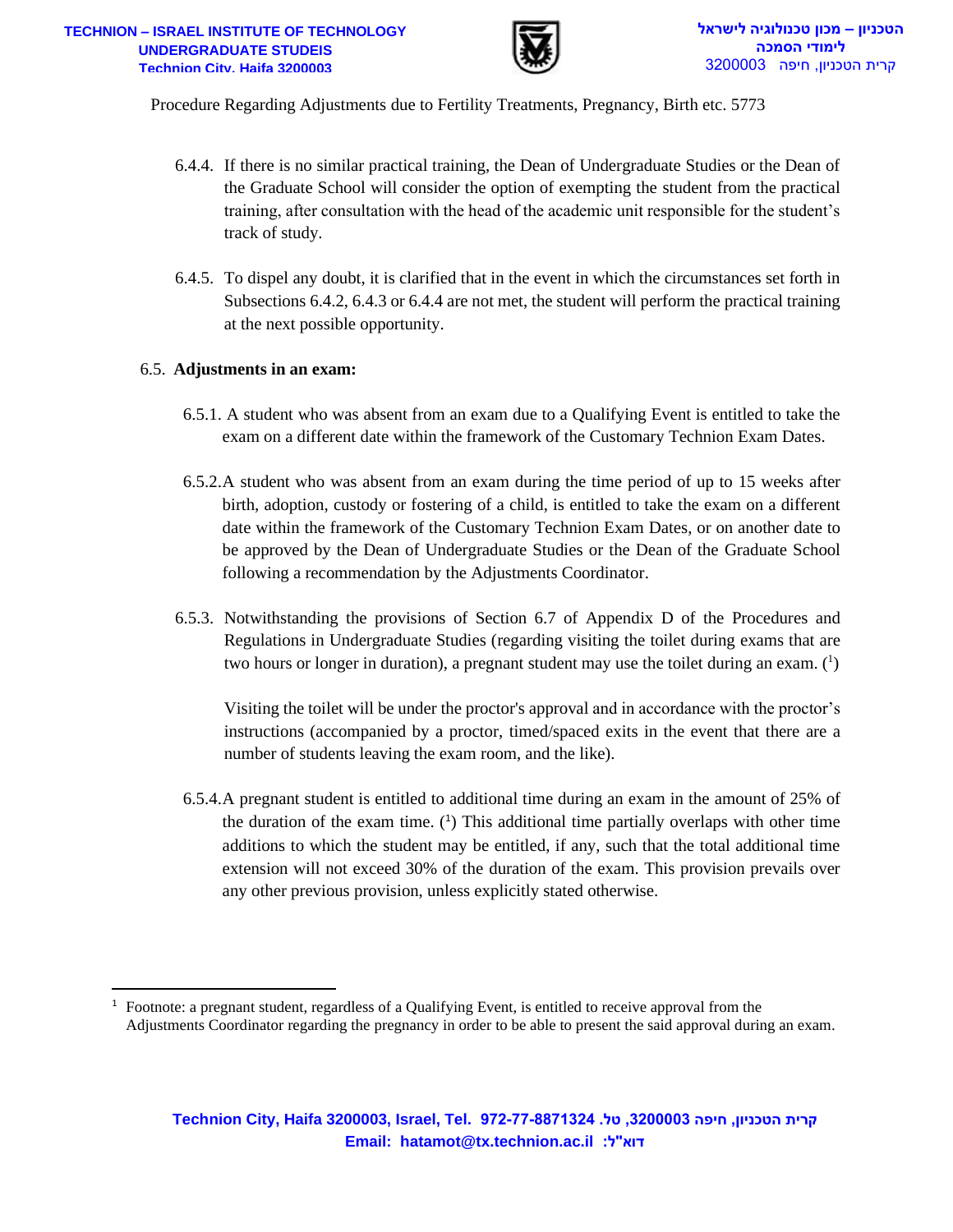

6.5.5.During the period of up to 15 weeks after having given birth, a student is entitled to additional time during the final exam in medical studies (MD) in the amount of 25% of the duration of the exam time. This additional time overlaps with other time additions to which the student may be entitled, if any. The provisions of this Section will not detract from the student's rights as detailed in section 6.5.2 of this procedure.

#### 6.6. **Absence from an exam or task that is a prerequisite:**

6.6.1. A student who, due to a Qualifying Event, was absent from an exam or did not submit a task in a course that constitutes a prerequisite, and those alone, is entitled to study "on condition" in an advanced course or advanced year until the completion of the exam or task in accordance with the provisions of Sections 6.3 and 6.5 above.

#### 6.7. **Extension of studies:**

**EXERENT PRODUCE TRANSPERSION AND A SUBATITE (FIGURE 200003 - THERMO PRODUCE AND THE STAND HOTEL AND THE STAND HOTEL AND THE STAND HOTEL AND THE STAND HOTEL AND THE STAND HOTEL INTO THE STAND HOTEL IN THE SUBARUM CONTINUES** 6.7.1. A student who was absent due to a Qualifying Event is entitled to extend her studies by two semesters of the study period as it is defined in section 3.12, without being charged tuition or any additional obligatory payment due to the said extension. To dispel any doubt, it is clarified that payments for additional services, such as dorms and the like, are not considered an additional obligatory payment, as stated above.

#### 6.8. **On-campus parking:**

6.8.1. A student in her seventh or later month of pregnancy will be entitled to receive a parking pass (red) at no cost. The pass will be limited to half a year.

#### 6.9. **Research scholarship:**

- 6.9.1. The scholarship of a student who is absent from her studies due to a Qualifying Event will not be stopped for a period of up to 15 weeks.
- 6.9.2. After the student returns to her studies, her period of eligibility to a scholarship will be extended by a period of time equal to the period of her absence due to the Qualifying Event, subject to the provisions of Subsection 6.9.4 below, but no longer than 15 weeks.
- 6.9.3. To dispel any doubt, if the period of eligibility for scholarships ended during the absence due to a Qualifying Event, the period of eligibility for scholarships will only be extended due to the months during which there was eligibility for scholarships from the total period in which the scholarship was paid due to the Qualifying Event, subject to the provisions of Subsection 6.9.2 above.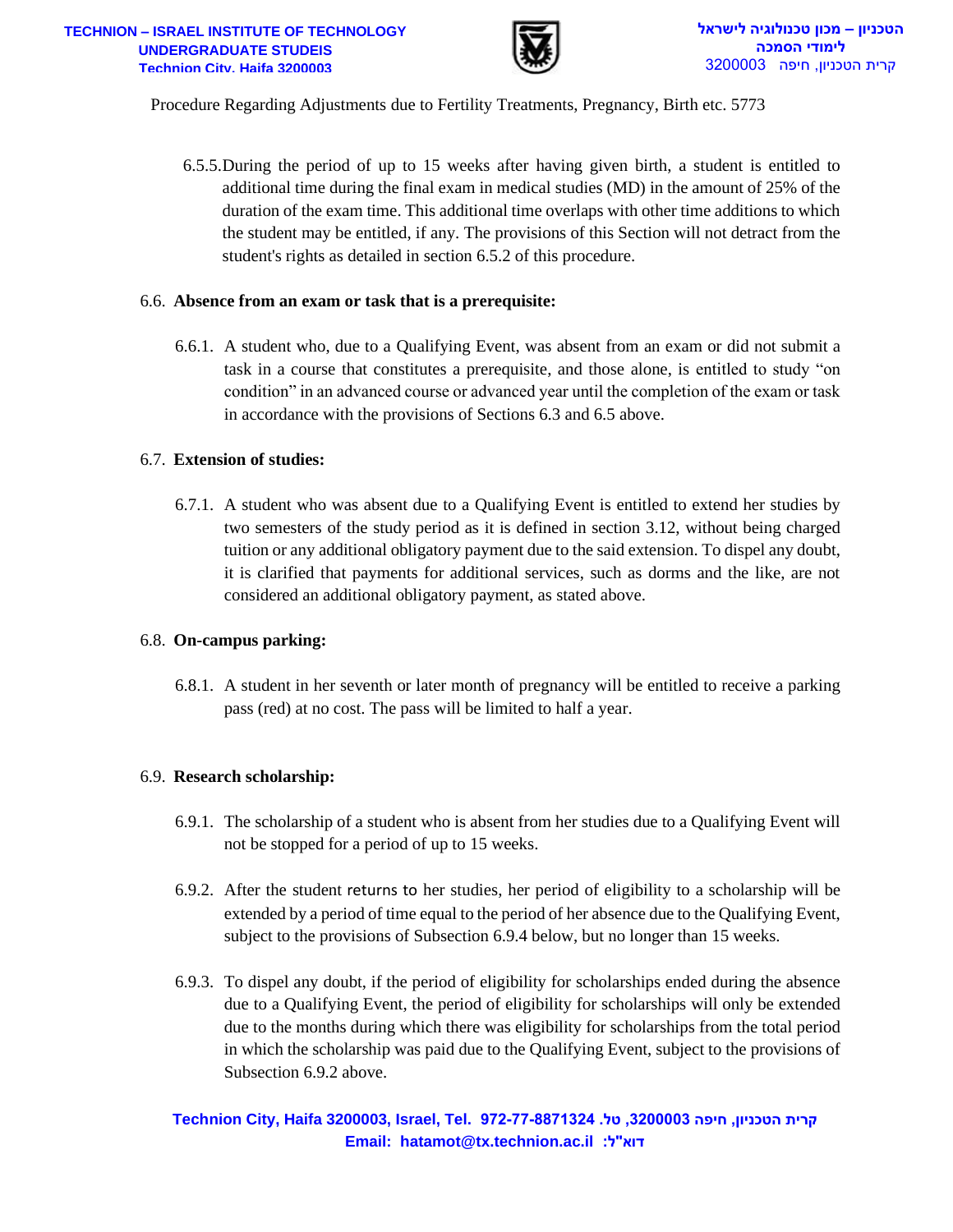

- 6.9.4. The provisions above are contingent on and subject to the student notifying the Technion on her eligibility by no later than 30 days from the date of the Qualifying Event.
- 6.9.5. In the event that an extension of Post Birth Leave was approved for an additional period in excess of the 15 weeks required under any law, her eligibility for a scholarship will not be extended due to the additional break period.

#### 6.10. **Adjustments for spouse:**

- 6.10.1.A Student who was absent due to a Qualifying Event of his/her spouse, will be exempt from presence in lessons for one week, provided that the Adjustments Coordinator is convinced of the existence of a relationship between the Qualifying Event and the absence of the significant other.
- 6.10.2. A student whose spouse is after birth, who was absent from an exam held within three weeks from the date of the birth will be entitled to an additional exam date within the framework of the Customary Technion Exam Dates.

#### 6.11. **Prizes and merit scholarship:**

The duration of studies, when used as a criterion for eligibility for Prizes, scholarships and merit scholarships from the Technion, will include the time of absence due to a Qualifying Event.

#### 6.12. **Photocopy card:**

A student who was absent due to a Qualifying Event is entitled to receive a photocopy card for 20 copies or printed pages of study material for each day of absence.

#### 7. **Adjustments in Infrastructure and Facilities**:

#### 7.1. **Safety in laboratories:**

**Email: hatamot@tx.technion.ac.il :ל"דוא –**  7.1.1. The Technion will publish the list of materials that are used in the Technion's laboratories and that may be hazardous to pregnant women or women who are breastfeeding, on the Security Department's website. In accordance with Article 4 of the Working Women Regulations (Prohibited Work, Limited Work and Hazardous Work), 5761-2001 and in accordance with Article 1 of the Work Safety Regulations (Occupational Safety and Hygiene in Work with Hazardous Materials in Medical, Chemical and Biological Laboratories), 5761-2001, a pregnant student or student who is breastfeeding is required to report to the laboratory supervisor regarding her being pregnant or actively breastfeeding and to examine the existence of any of the hazardous materials appearing on the list.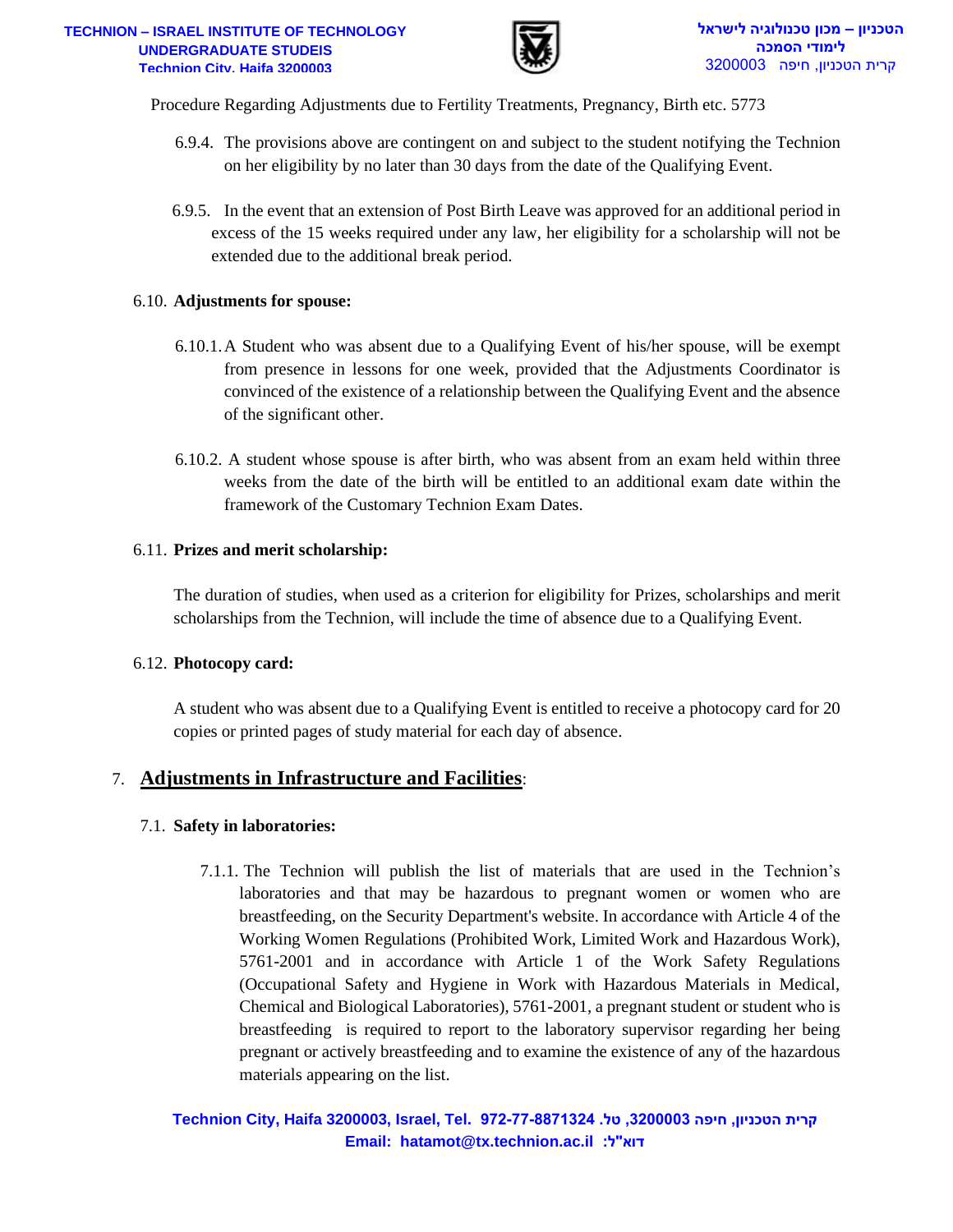

7.1.2.A student who did not participate in a laboratory or other practical training due to the concern of exposure to materials hazardous to pregnant or actively breastfeeding will be subject to the provisions of Section 6.4 above.

#### 7.2. **Adjustment of rooms and structures:**

- 7.2.1. Each academic unit will allocate at least one nursing room containing a comfortable place to sit, an electrical outlet, refrigerator, changing table and a nearby sink with a water tap.
- 7.2.2. Each academic unit / main building will have at least one toilet in which a changing table will be installed. This toilet will be marked appropriately.
- 7.2.3. A notice will be published on the Technion's website regarding the location of the nursing rooms and changing tables.
- 7.2.4. A pregnant student who requires a special seating arrangement will contact the Adjustments Coordinator.

# **8. Additional Adjustments for Absence That Does not Qualify As a "Qualifying Event":**

**EXERENT FROM THE CONSULTS AND AND AND AND AND AND THE CONSULTS AND THE UNITED STATES AND THE AUTHOL AND THE AUTHOL AND THE AUTHOL AND THE AUTHOL AND THE AUTHOR AND THE AUTHOR OF STATES OF CONSULTS OF SECTION 61 above.<br>
An** 8.1. The provisions of this Procedure will not detract from the power of the Adjustments Coordinator, in consultation with the lecturer, to recommend to the Dean of Undergraduate Studies / the Dean of the Graduate School of adjustments in addition to those included in this Procedure, in connection with a student whose absence does not qualify as a "Qualifying Event" as set forth in Section 3.4 above, and whose studies are harmed due to fertility treatments, pregnancy, birth, adoption, custody or fostering a child.

## **9. Publication**

9.1. This Procedure and its appendices and notices hereunder that set forth the various adjustments for eligible students will be published by the Adjustments Coordinator each year in the annual prospective students' handbook for undergraduate studies / the graduate school and on Technion's website.

\* \* \*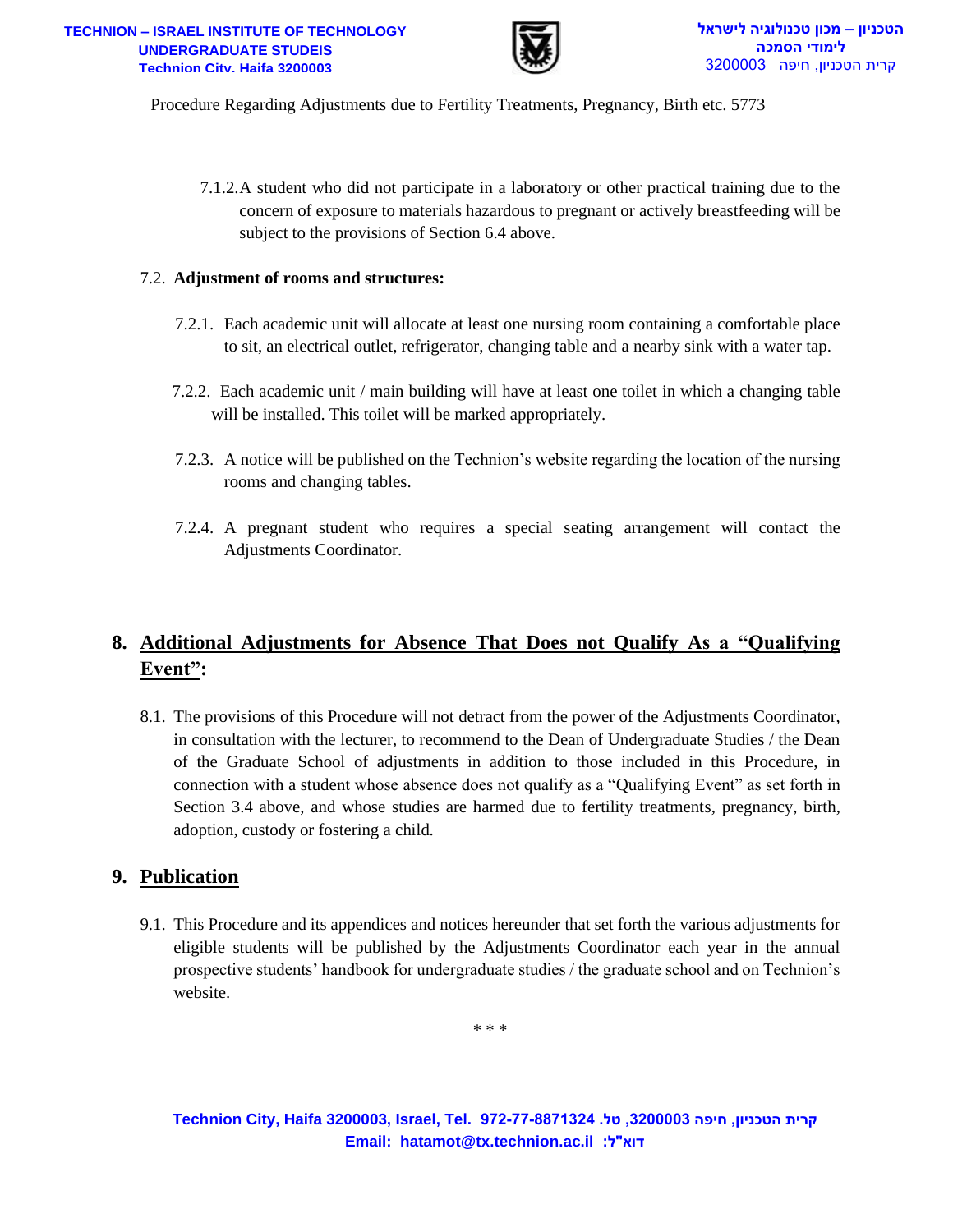

## **Appendix A**

# <span id="page-10-0"></span>**Application for adjustments due to fertility treatments, pregnancy, birth, adoption, custody or fostering of a child**

- ------------------------------------------------------------------------------------------------------- • The printed and signed application must be submitted to: [hatamot@tx.technion.ac.il.](mailto:hatamot@tx.technion.ac.il) Office hours are: Sunday-Wednesday between 11:00 – 13:00, Thursday between 9:30-10:30 at Undergraduate offices, Ullman Bldg.
- **An application submitted without the necessary documents will not be handled.**

- Answers will be sent via email.
- **Members of the teaching staff** may file a claim for maternity leave payments to the National Insurance Institute using the forms located on the website of the National Insurance Institute.

#### **To**

# **Adjustments Coordinator Undergraduate Studies' Offices**

| <u>IION – ISRAEL INSTITUTE OF TECHNOLOGY</u><br><b>UNDERGRADUATE STUDEIS</b><br>Technion City. Haifa 3200003                                                                                                                                                                                                                                                                                                                                                                                                                                                                                     | טכניון – מכון טכנולוגיה לישראל<br>לימודי הסמכה<br>קרית הטכניון, חיפה 3200003 |  |  |  |  |
|--------------------------------------------------------------------------------------------------------------------------------------------------------------------------------------------------------------------------------------------------------------------------------------------------------------------------------------------------------------------------------------------------------------------------------------------------------------------------------------------------------------------------------------------------------------------------------------------------|------------------------------------------------------------------------------|--|--|--|--|
| Procedure Regarding Adjustments due to Fertility Treatments, Pregnancy, Birth etc. 5773                                                                                                                                                                                                                                                                                                                                                                                                                                                                                                          |                                                                              |  |  |  |  |
| Appendix A                                                                                                                                                                                                                                                                                                                                                                                                                                                                                                                                                                                       |                                                                              |  |  |  |  |
| <u>Application for adjustments due to fertility treatments, pregnancy,</u>                                                                                                                                                                                                                                                                                                                                                                                                                                                                                                                       |                                                                              |  |  |  |  |
| <u>birth, adoption, custody or fostering of a child</u><br>This application is worded in the feminine, but relates to males and females alike, and the feminine also relates to<br>masculine and vice-versa.                                                                                                                                                                                                                                                                                                                                                                                     |                                                                              |  |  |  |  |
| The printed and signed application must be submitted to: hatamot@tx.technion.ac.il. Office<br>$\bullet$<br>hours are: Sunday-Wednesday between 11:00 - 13:00, Thursday between 9:30-10:30 at<br>Undergraduate offices, Ullman Bldg.<br>An application submitted without the necessary documents will not be handled.<br>$\bullet$<br>Answers will be sent via email.<br>$\bullet$<br>Members of the teaching staff may file a claim for maternity leave payments to the National<br>$\bullet$<br>Insurance Institute using the forms located on the website of the National Insurance Institute. |                                                                              |  |  |  |  |
| To<br><b>Adjustments Coordinator</b><br><b>Undergraduate Studies' Offices</b><br>who is studying towards a _______________ degree in semester number ___________<br>for my academic studies at the academic unit of ________________________________                                                                                                                                                                                                                                                                                                                                             |                                                                              |  |  |  |  |
| mobile phone<br>email                                                                                                                                                                                                                                                                                                                                                                                                                                                                                                                                                                            |                                                                              |  |  |  |  |
| Hereby confirm that I have read the provisions of the procedure regarding adjustments due<br>to fertility treatments, pregnancy, birth, adoption, custody or fostering of a child<br>(hereinafter: the "Procedure")<br>I hereby declare that I have been absent from studies in the _____ semester of the<br>academic year, for 21 or more days, for a total of ______ days due to a Qualifying Event,<br>as defined in the Procedure.                                                                                                                                                           |                                                                              |  |  |  |  |
| Please mark the reason for the absence:                                                                                                                                                                                                                                                                                                                                                                                                                                                                                                                                                          |                                                                              |  |  |  |  |
| Absence due to Bed Rest                                                                                                                                                                                                                                                                                                                                                                                                                                                                                                                                                                          |                                                                              |  |  |  |  |
| Absence during the time shortly after birth, adoption or fostering a child as a guardian<br>parent or parent in a foster family.                                                                                                                                                                                                                                                                                                                                                                                                                                                                 |                                                                              |  |  |  |  |
| Absence in order to travel to a foreign country for an international adoption, as defined in<br>Section 28a of the Child Adoption Law, 5741-1981.                                                                                                                                                                                                                                                                                                                                                                                                                                                |                                                                              |  |  |  |  |
| Absence in order to receive fertility treatments.                                                                                                                                                                                                                                                                                                                                                                                                                                                                                                                                                |                                                                              |  |  |  |  |
| קרית הטכניון, חיפה 3200003, טל. 3871324-77-8871324 ,Israel, Tel. 972-77-8871324<br>Email: hatamot@tx.technion.ac.il :דוא"ל:                                                                                                                                                                                                                                                                                                                                                                                                                                                                      |                                                                              |  |  |  |  |

#### **Please mark the reason for the absence:**

- Absence due to Bed Rest  $\Box$
- $\Box$ Absence during the time shortly after birth, adoption or fostering a child as a guardian parent or parent in a foster family.
- $\Box$ Absence in order to travel to a foreign country for an international adoption, as defined in Section 28a of the Child Adoption Law, 5741-1981.
- $\Box$ Absence in order to receive fertility treatments.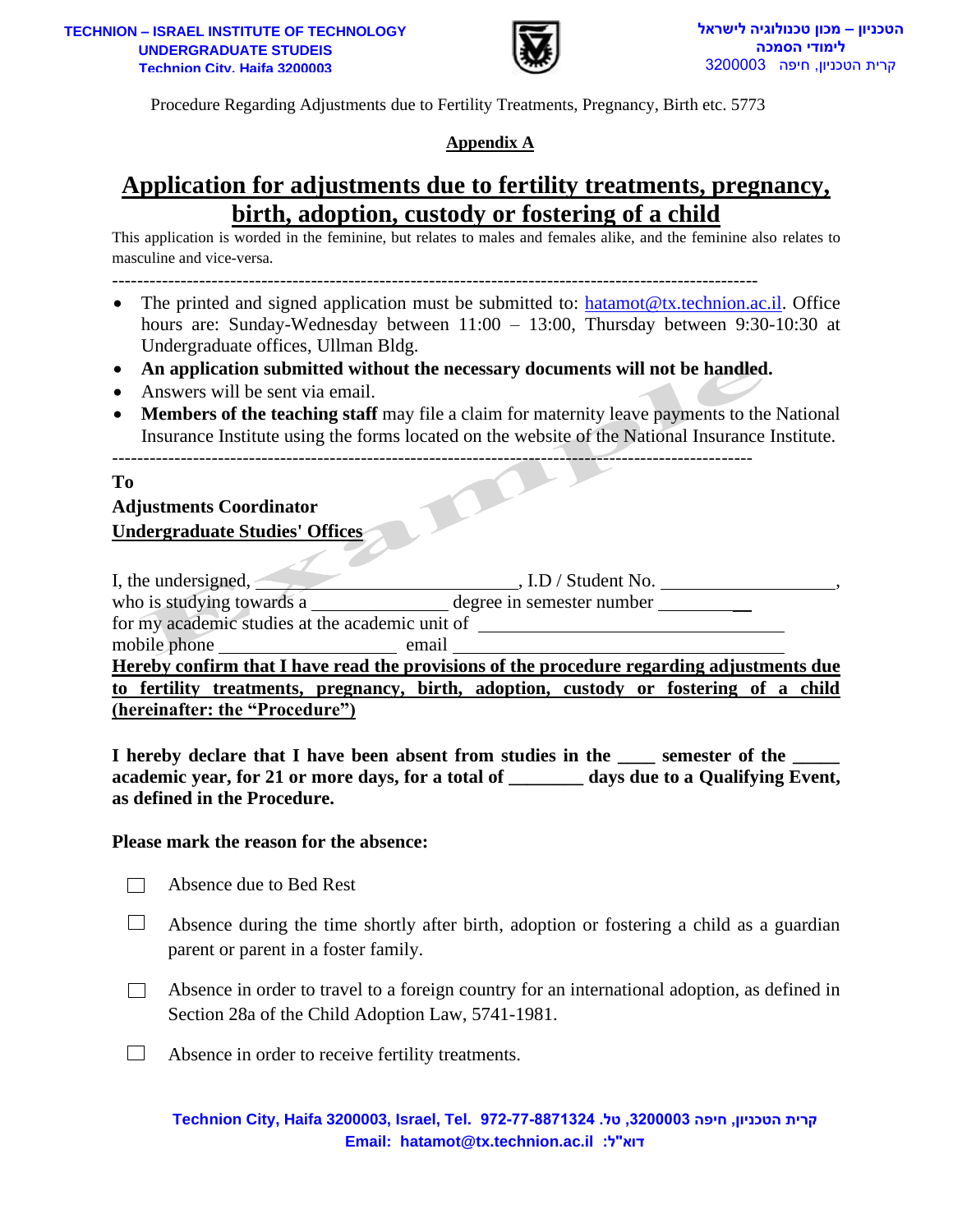#### **TECHNION – ISRAEL INSTITUTE OF TECHNOLOGY TECHNION – ISRAEL INSTITUTE OF TECHNOLOGY UNDERGRADUATE STUDEIS Technion City, Haifa 32000 Technion City, Haifa 3200003**



Procedure Regarding Adjustments due to Fertility Treatments, Pregnancy, Birth etc. 5773

#### **Please list the period/s of the absence:**

| 1. During the time period from | tΟ | 2. During the time period from | to |
|--------------------------------|----|--------------------------------|----|
| 3. During the time period from | to | 4. During the time period from | to |
| 5. During the time period from | to | 6. During the time period from | to |

#### **Please describe the medical and/or social documents attached:**



#### **I request the following adjustment/s:**

- Absence from lessons (Section 6.1 of the Procedure)
- $\Box$  Deferral of studies (Section 6.2 of the Procedure)
- $\Box$  Tasks (Section 6.3 of the Procedure)
- $\Box$  Practical training (Section 6.4 of the Procedure)
- $\Box$  Adjustments in an exam (Section 6.5 of the Procedure)
- $\Box$  Absence from an exam and/or tasks that are a prerequisite (Section 6.6 of the Procedure)
- Extension of studies\* (Section 6.7 of the Procedure) please circle: one / two semesters

**\* A request for the extension of studies** must be submitted only **upon the completion** of the "Study Period" – The allotted study period for the degree including any shortening/extensions that were lawfully granted.

- $\Box$  On-campus parking (Section 6.8 of the Procedure)
- $\Box$  Adjustments for spouse (Section 6.10 of the Procedure)
- $\Box$  Merit scholarships and prizes (Section 6.11 of the Procedure)
- $\Box$  Photocopy cards (Section 6.12 of the Procedure)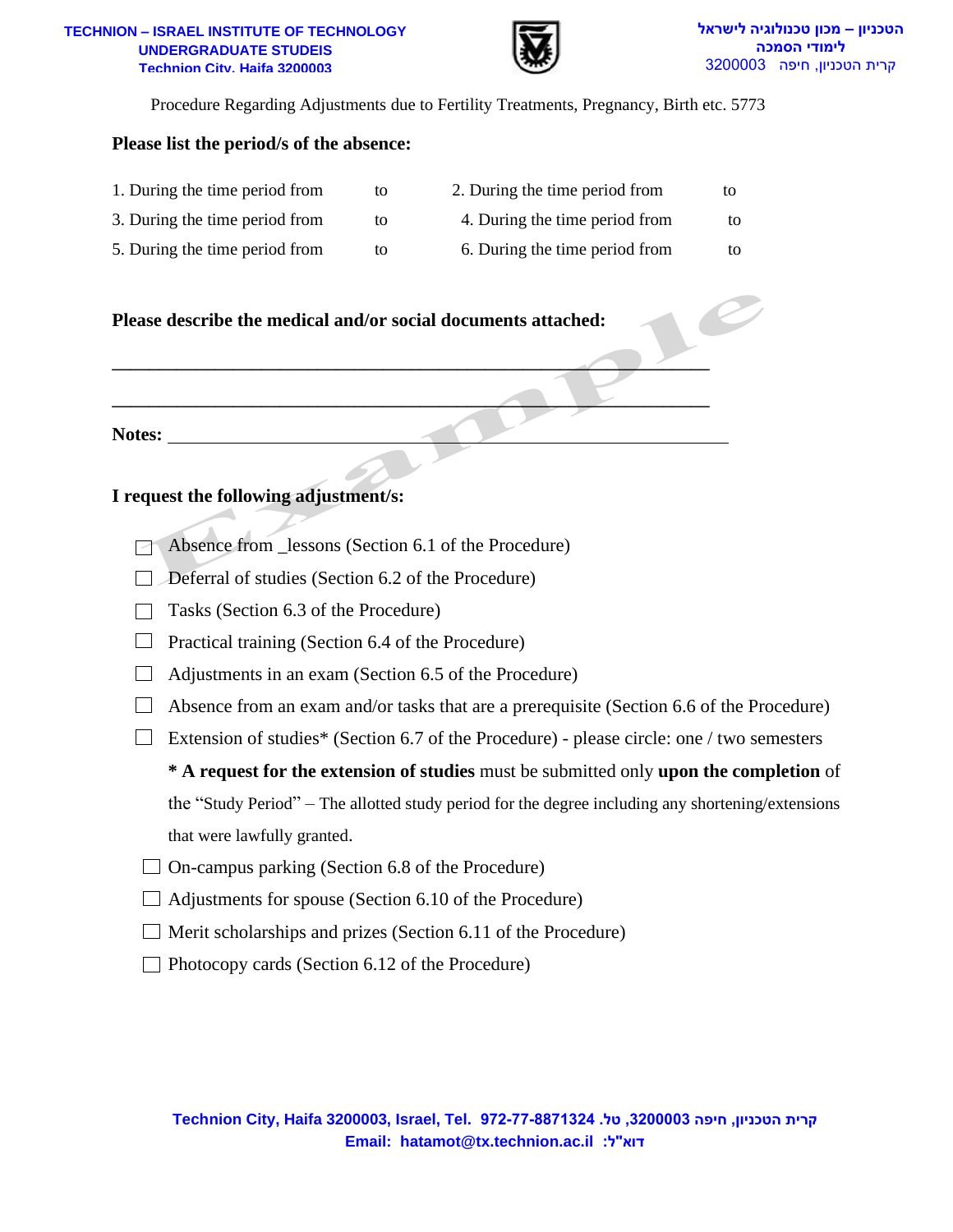

**Research scholarship** (Section 6.9 of the Procedure)  $\Box$ 

• The explanation of the **extension of the period of eligibility for a scholarship** is set forth in Sections 6.9.2-6.9.3 of the Procedure

#### **Students of the Graduate School who request adjustments for the purpose of a research**

scholarship are requested to complete the following:

**EXERECTS 2008 1031**<br> **EMALURE 200803 EDRATED CONSIDERATION**<br> **EMALURE 200803 EMALURE 200803 EMALURE 200803 EMALURE 200803 EMALURE 200803 EMALURE 200803 EMALURE 200803 EMALURE 200803 CONSIDE 20081 CONSI** I have been a scholarship recipient at Technion as of the month of during the year  $\angle$ and to date have received months of scholarship. I am aware that absence from studies due to a Qualifying Event requires me to report in writing that I have returned to my studies (to complete academic activity). The report will be submitted to the Adjustments Coordinator and the Graduate School Secretary at the Academic Unit in accordance with the provisions of Section 5.7 of the Procedure. Failure to report may cause the cessation of scholarship payments.

#### **Notes:**

- Approval of the receipt of adjustments for the purposes of a research scholarship will appear in the personal transcript, under the "Comments" section.
- It is the applicant's responsibility to ensure that her request has been approved.
- A request to extend maternity leave by up to 15 additional weeks, without receipt of a scholarship, must be submitted directly to the Graduate School Secretary in the Academic unit, based on the procedure on the Graduate School's website.
- This application is for an adjustment for a research scholarship alone **members of the teaching staff** may file a claim for maternity leave payments to the National Insurance Institution using the forms contained on the National Insurance Institution's website.

--------------------------------------------------------------------------------------------------------

**\_\_\_\_\_\_\_\_\_\_\_\_\_\_\_\_\_\_\_\_\_ \_\_\_\_\_\_\_\_\_\_\_\_\_\_\_\_\_\_\_\_\_ \_\_\_\_\_\_\_\_\_\_\_\_\_\_\_\_\_\_\_\_\_**

**Declaration: I am aware that the Certificate of Eligibility that is provided to me, if any, is provided in reliance on the provisions of this declaration and the documents attached hereto, which are complete and full documents. I undertake to provide notice of any change to the said details.**

**First and Last Name Date Signature**